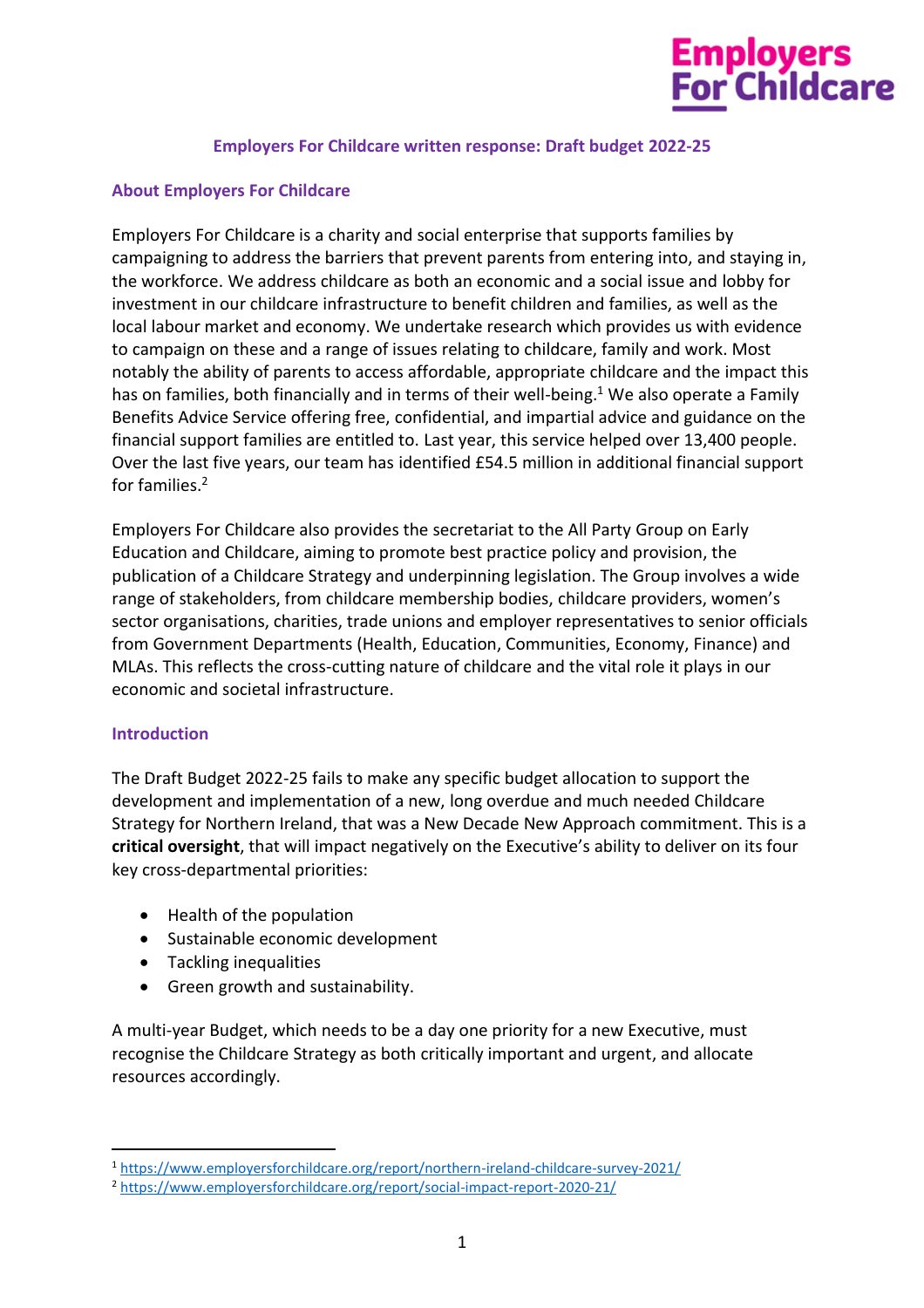## **Background to the Draft Budget**

We appreciate that the Draft 2022-2025 Budget has been developed amidst unprecedented burdens on the financial resources of the Executive and all Government Departments. The Finance Minister reflects in his opening remarks that years of austerity and the Covid-19 pandemic have created severe pressures. Businesses and families across Northern Ireland are facing significant, ongoing challenges including:

- An emerging cost of living crisis with steep rises in inflation, increased consumer goods prices and higher energy costs
- Skills shortages and hard to fill vacancies across many sectors
- Relatively low productivity and competitiveness
- Low pay
- High levels of economic inactivity
- Regional imbalances
- Deprivation.

In this context, it is critical that the Executive can apply resources strategically to long-term, sustainable measures for addressing key structural challenges, and assisting in the postpandemic recovery. However, the overall funding position for the Executive is not enough to cover all that the Executive aspires to do. It represents a 'breakeven budget' after factoring in inflation by 2024-25, and with costs increasing and new pressures emerging, the Finance Minister states that "difficult decisions will have to be taken".

Following the publication of the Executive Covid-19 Recovery Action Plan, the focus of the Executive has been on delivering four key cross-departmental priorities, of which health is the top priority:

- Health of the population
- Sustainable economic development
- Tackling inequalities
- Green growth and sustainability.

On that basis, the Executive agreed for consultation a Draft Budget that sets health as its top priority, providing funding for the Department of Health that is significantly above Barnett consequentials and requires other Departments to contribute 2% of their opening baseline towards the Health Service.

## **Welcome approach to multi-year budgeting**

Employers For Childcare welcomes the multi-year approach taken in this Draft Budget, which is essential in providing a more stable basis for the planning and delivery of public services. In particular, it is positive to see ring-fenced allocations proposed for the next three years to include:

- Welfare Reform Mitigations
- Addressing Food Poverty / School Holiday Food Grant.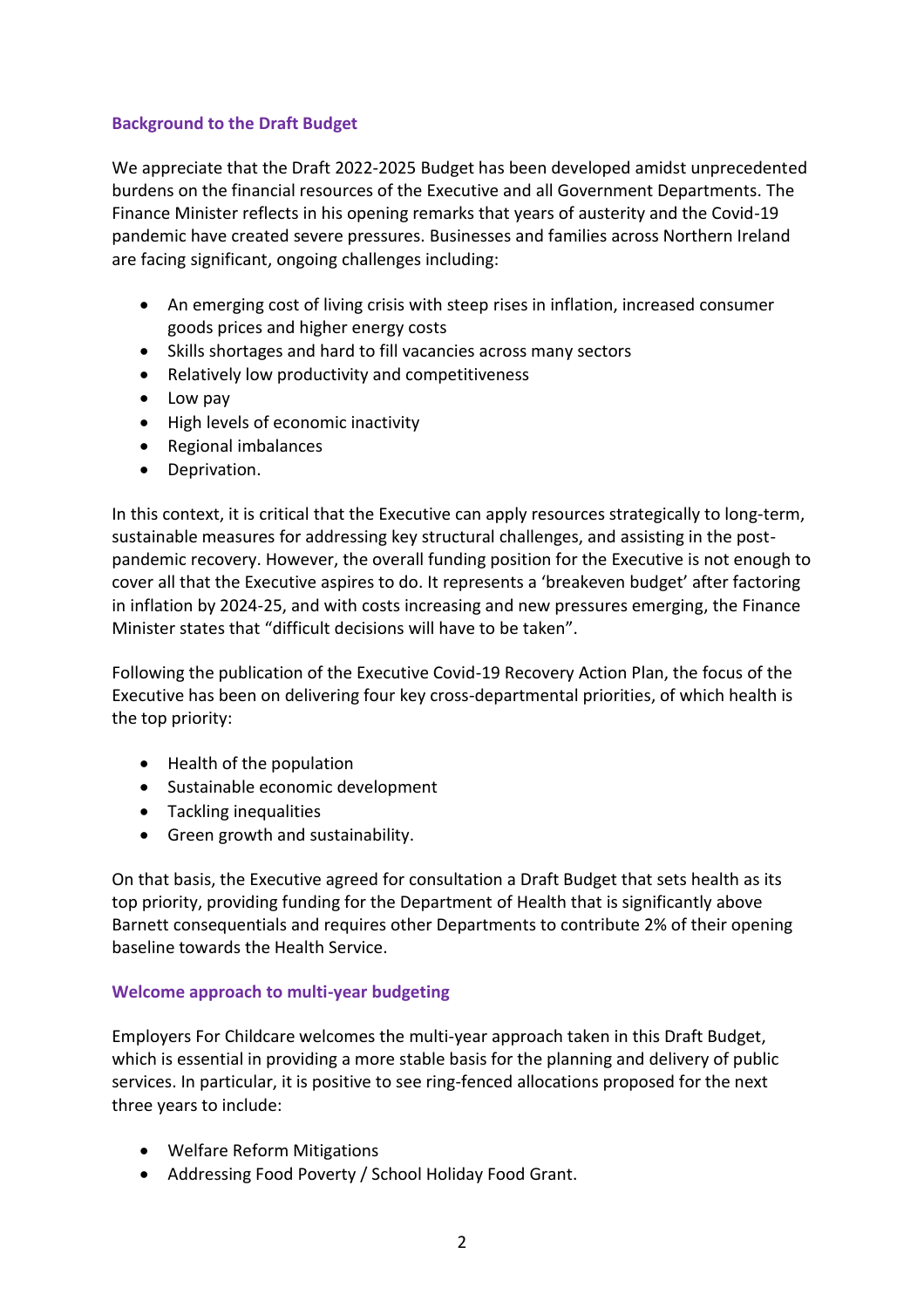It is therefore deeply frustrating that current political instability has resulted in the Executive being unable to agree the Budget prior to the Assembly Election in May. We are calling on the parties to come together after the election, whatever the outcome, to form an Executive, appoint Ministers and get on with the business that people will have elected them to do – making progress on the issues that matter to families, to employers and to all of us.

## **Key recommendations for inclusion in the Budget**

Underpinning the achievement of each of the Executive's priorities set out above is accessible, affordable and high-quality childcare through:

- **Health of the population:** helping to lift families out of poverty, which is associated with a wide range of long-term health-damaging impacts, and directly facilitating mental and physical well-being of children through quality early education and care opportunities. Childcare also assists key staff in the health sector to work.
- **Sustainable economic development:** enabling parents to get into, stay in and progress in work, helping employers to recruit and retain the key staff they need for long term growth and development.
- **Tackling inequalities:** removing barriers to employment, particularly for women and for those living in rural areas, addressing structural inequalities and helping to give all children – including those from a disadvantaged background – the best start in life.
- **Green growth and sustainability:** creating and sustaining low-carbon jobs in a sector where the workforce is typically based in their local community, as well as supporting all parents to participate in a green society and economy.

This requires a long-term commitment to, and investment in, an ambitious Childcare Strategy – the funding for which is totally lacking from this Draft Budget. This is despite the development and resourcing of a Childcare Strategy being a long-standing commitment for the Executive and a key part of New Decade New Approach.

The absence of a funded Childcare Strategy over many years has resulted in fragilities and fault lines across the sector, that have only been exacerbated by the pandemic, including:

- rising costs for both parents and providers
- families struggling to access and afford the childcare they need
- many providers finding it impossible to break even
- highly skilled, experienced and professional staff working for low pay and feeling undervalued as a sector.

Covid-19 has exacerbated challenges for childcare and increased the strain on a childcare sector that was already struggling – in need of investment and a long overdue Childcare Strategy. Without funding for a robust strategy, the risks are clear:

• A collapse in the supply of quality childcare and increase in costs for parents and providers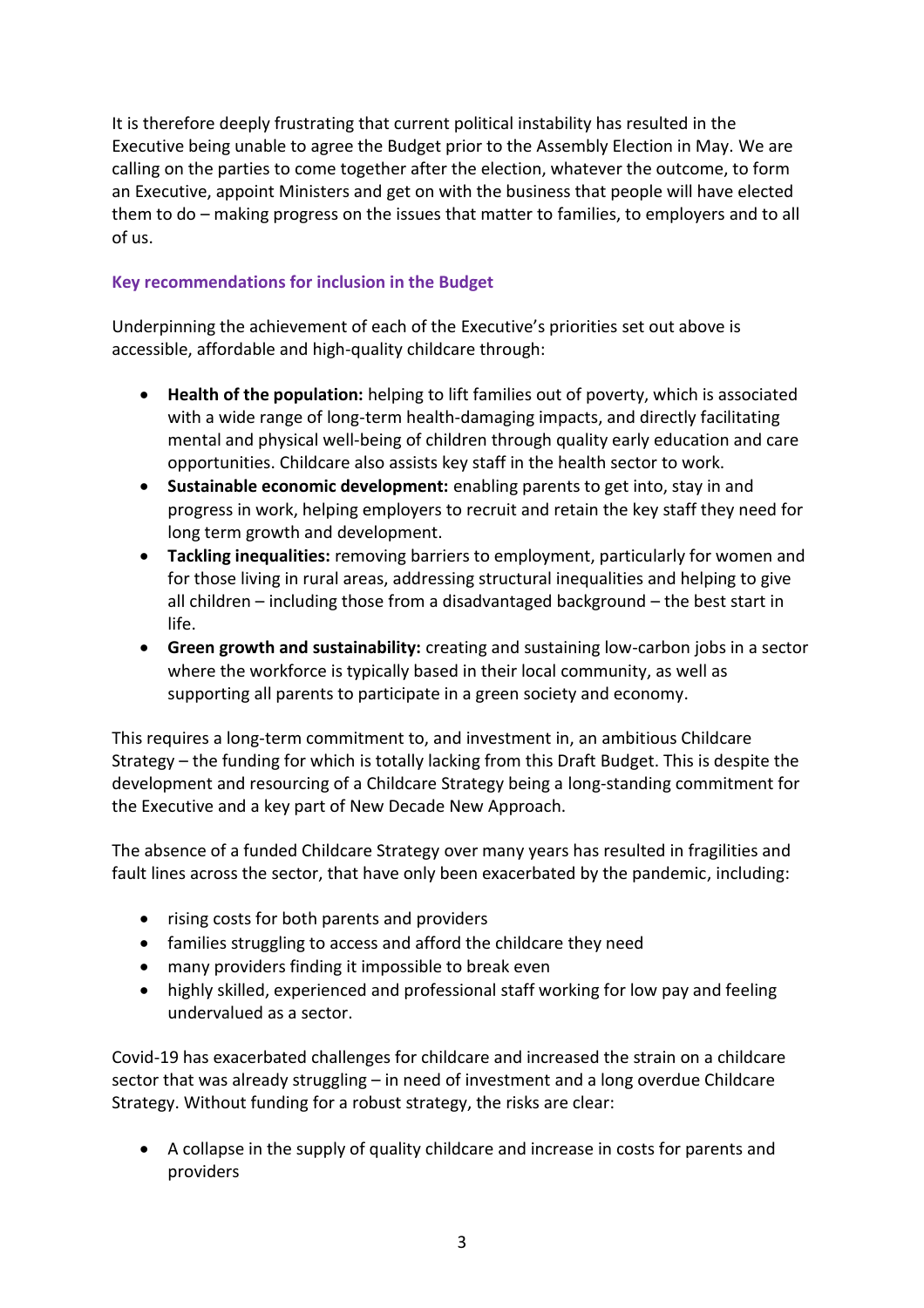- Parents having to reduce their hours at work or leave work altogether due to an inability to afford the childcare they need
- Our overall economic recovery from Covid-19 will be held back
- Increase in levels of household and child poverty
- Prolonged negative impact on the social and educational development of our children.

With our last full Childcare Strategy having been published two decades ago, this generation of parents, children and childcare providers need to see progress and investment now. The economic, societal, educational, and health related arguments for doing so are clear.

Accessible, affordable childcare is an essential component of our economic infrastructure, enabling parents with dependent children to go to work, or to work additional hours. As well as benefiting families, this allows employers to recruit, develop and retain the skilled, experienced workforce they need.

Importantly, in a context where health is a top budget priority, consideration must be given to the impact on the provision of services should health staff be unable to work, or forced to reduce their hours, if they struggle to access or afford the childcare they need.

In removing barriers to employment, particularly for women and for those living in rural areas, childcare also assists in addressing structural inequalities and improving the lives of children, young people and their parents.

Longer term, there is clear evidence that children who benefit from quality, enriching childcare achieve better educational outcomes and, over their lifetime, have higher earning potential.<sup>3</sup> UNICEF has stated that Early Childhood Development is globally recognised as one of the most cost-efficient investments in human capital which leads to a country's sustainable development.

To address the pressing challenges facing us in the here and now, to put Northern Ireland on the road to economic and societal recovery, and to grow a better place to live and to work, we therefore have two specific recommendations in response to this consultation:

- 1. Allocate substantial multi-year funding for the development and implementation of a Childcare Strategy.
- 2. Continue emergency support for the childcare sector as part of the long-term recovery from Covid-19 and to assist in avoiding increased costs for parents as we await a Childcare Strategy.

The sections below provide further information and evidence to support these recommendations.

<sup>3</sup> https://www.savethechildren.org.uk/content/dam/global/reports/education-and-childprotection/untapped-potential.pdf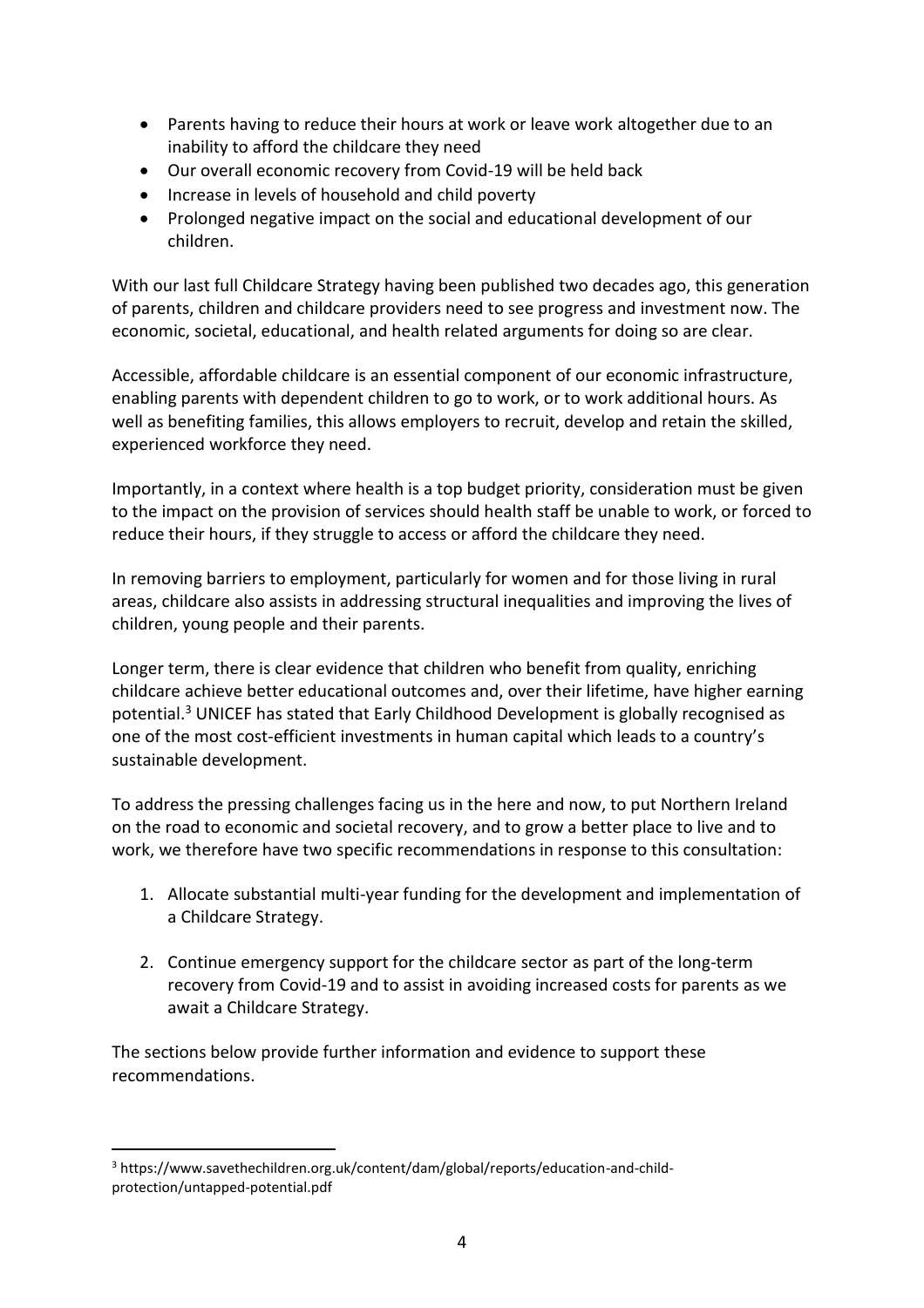# **Recommendation 1: Allocate substantial multi-year funding to support the development and implementation of a Childcare Strategy**

The funding allocated to the Department of Education is entirely inadequate to deliver the investment needed for a fit-for-purpose Childcare Strategy, or to support the childcare sector and the parents who rely on it at this critical time. The solution is to ring-fence funding for the development and implementation of a Childcare Strategy that will:

- Enable **all parents** to access and afford the high-quality childcare of their choice without it costing a significant proportion of their income
- Support **all childcare providers** to confidently deliver quality, accessible childcare sustainably while investing in their staff and provision
- Ensure **all children** can benefit from the significant developmental benefits of childcare, regardless of their circumstances
- Benefit **all employers** in being able to recruit, develop and retain the staff they need.

This must be underpinned by legislation, with close links to other relevant strategies in development, for example, the Anti-Poverty Strategy, Skills Strategy and new Economic Strategy for Northern Ireland

## **Rising costs for childcare providers and for parents**

The childcare sector offers approximately 60,000 registered places for children aged 12 and under, each of which supports a family to access work, and employs an estimated 10,000 paid workers in Northern Ireland<sup>4</sup> with more than 4,000 individuals and facilities registered to provide day care provision. <sup>5</sup> These include private businesses, charities and social enterprise settings.

The most recently published Northern Ireland Childcare Survey 2021 <sup>6</sup> highlighted challenges for the sector in terms of rising costs, declining income and ongoing sustainability. Almost three quarters of providers (73%) reported a decrease in their income in the previous year, while 84% had seen their costs for up. 71% reported they were either just breaking even or were making a loss. Almost a third described their current financial position as 'distressed' or 'struggling', meaning they are at immediate risk of closure or are focused on survival over the next 12 months.

4

[https://www.betterworkbetterlives.org/sites/default/files/publications/ICTU%20Childcare%20Report%20June](https://www.betterworkbetterlives.org/sites/default/files/publications/ICTU%20Childcare%20Report%20June%202019.pdf) [%202019.pdf](https://www.betterworkbetterlives.org/sites/default/files/publications/ICTU%20Childcare%20Report%20June%202019.pdf)

<sup>5</sup> <https://www.health-ni.gov.uk/news/publication-childrens-social-care-statistics-ni-201819>

<sup>6</sup><https://www.employersforchildcare.org/report/northern-ireland-childcare-survey-2021/>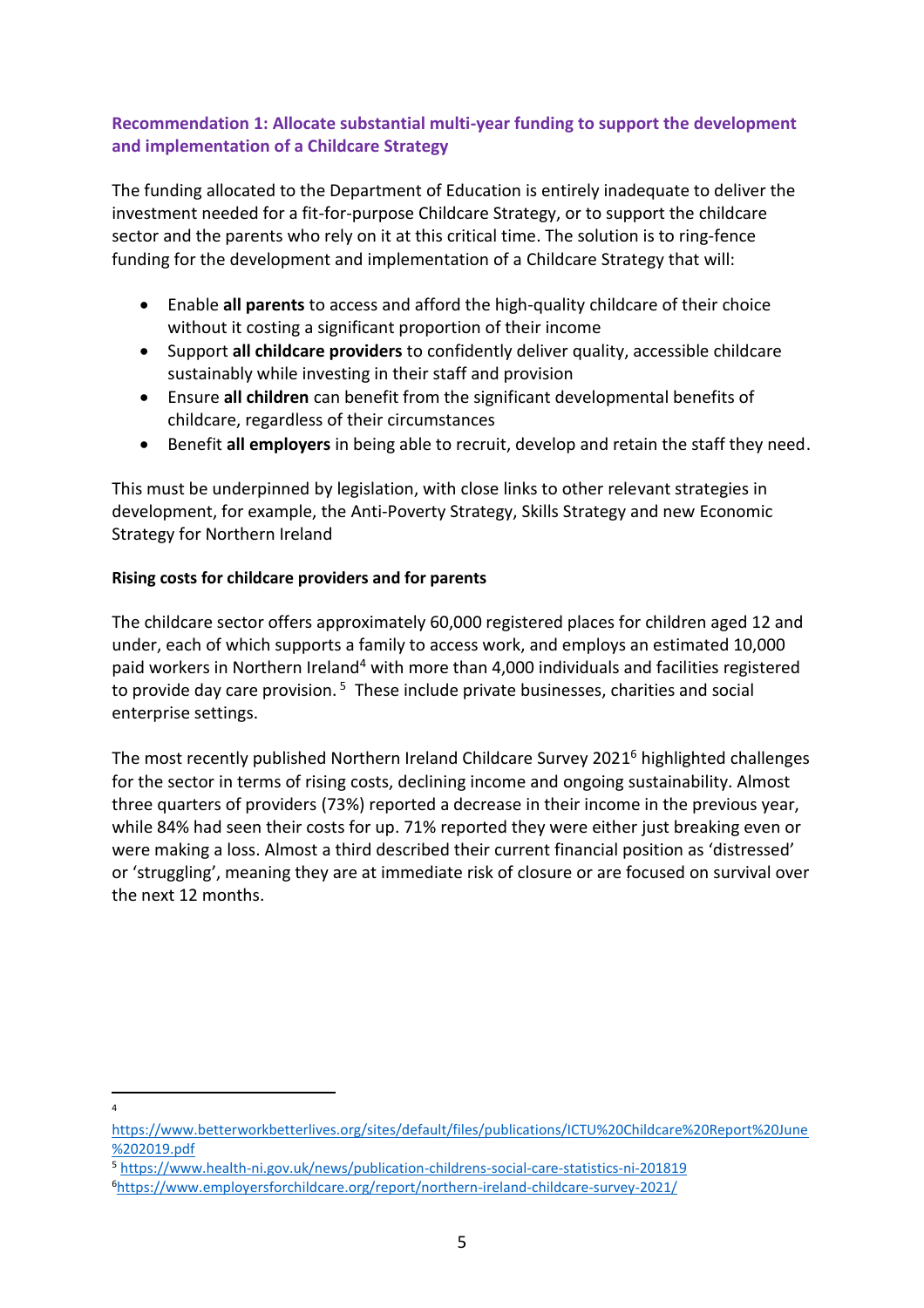Like parents, childcare providers are facing unprecedented challenges. The cost of operating a childcare setting has never been higher. From April 2022, any provider that employs staff will see a significant uplift in their costs for salaries and National Insurance. At the same time, all providers are impacted by rising costs for food, electricity, heating, transport costs and insurance. As a result, a third of providers (34%) anticipated that the fees they charge would increase in the next 12 months, rising to 68% of day nurseries.

## *Case study*

*A day nursery has shared how their costs have changed in the year from February 2021 to February 2022:*

- *18% increase in the gas bill*
- *8% increase in the electricity bill*
- *22% increase in the food bill*
- *They are anticipating a 12% increase in their staff costs from April 2022.*

*As a result, having previously kept their fees unchanged in 2020 and 2021, they are having to increase their fees to parents by 14% from April 2022.* 

In 2021, a full-time childcare place cost an average of £170 per week, or £8,840 a year. This is equivalent to 34% of the average household income in Northern Ireland. This is amongst the highest in the OECD countries. Looking at data from a range of OECD countries, net childcare costs represent an average of 10% of household income for a couple on the average wage, rising to 21% in Ireland and 28% in the UK. Comparatively, the figure is 16% in Finland, 6% in Norway and 4% in Sweden. $<sup>7</sup>$  That means the average household would</sup> have to work over 17 weeks of the year – from 1 January to 1 May 2022 - just to pay for one full time childcare place.

28% of households reported that they were struggling to meet the costs of childcare. It is the largest monthly bill for a third of families, ahead of their mortgage or rent.

## **Increases in fees will impact on families and providers**

Typically, a childcare provider's only source of income is fees from parents. In the absence of Government investment in the sector through a fully costed and resourced Childcare Strategy, the consequence of rising costs for providers, will be rising costs for parents.

<sup>7</sup> <https://www.employersforchildcare.org/report/northern-ireland-childcare-survey-2021/>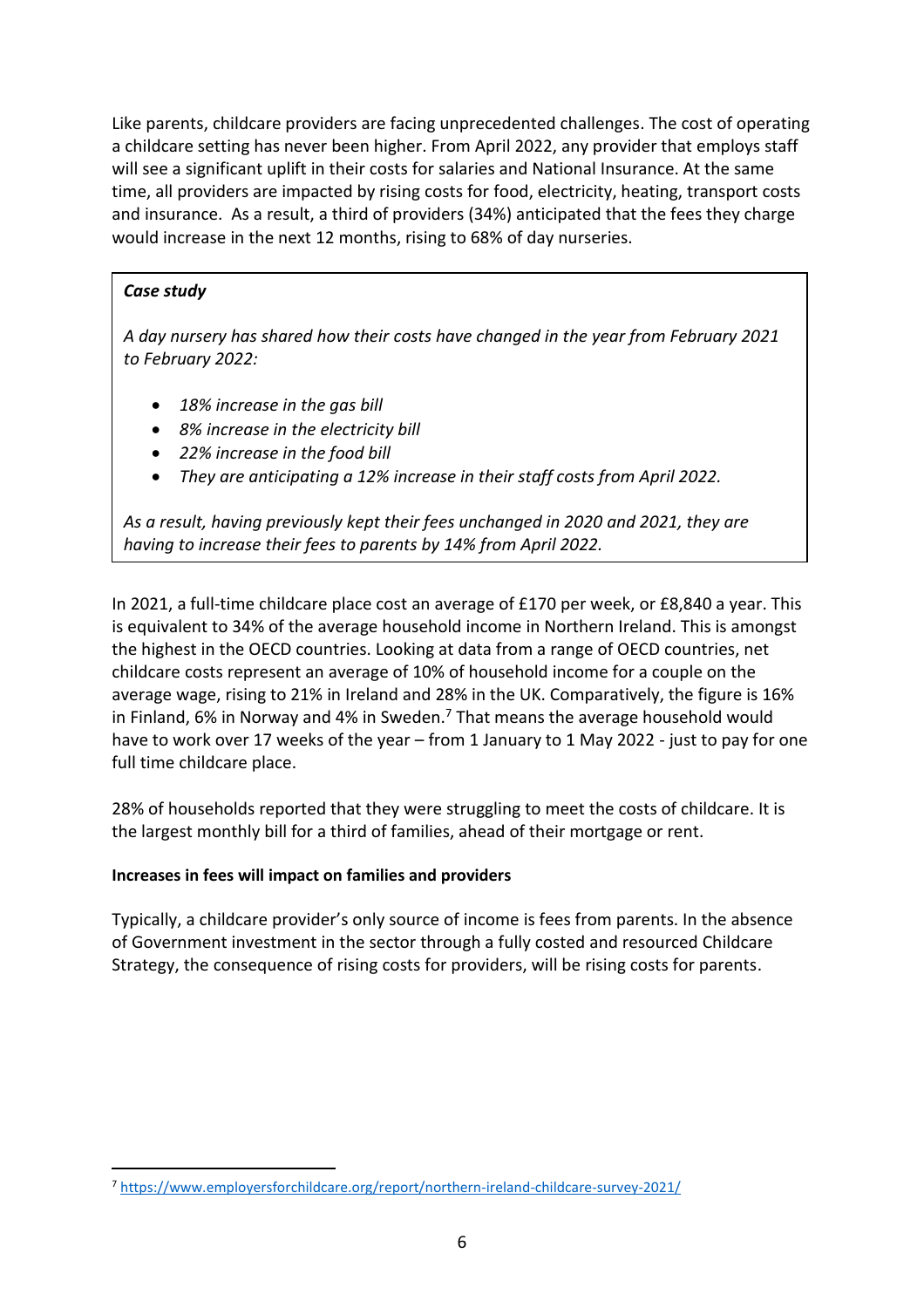## *Case study*

*A parent recently contacted us to advise that the fees at their day nursery are increasing to £254 per week from April 2022, or £1,100 per month for one child. That is £13,200 per year.*

*For two children using the service full-time, the fee will be £1,828 per month, or £21,936 per year.*

*The family is eligible for support through Tax-Free Childcare, but the most they can claim in support is £4,000 - £2,000 per child.* 

This family's childcare fees are almost equivalent to the 'take home' salary for a full time employee on the average wage, and significantly more than a full time salary for someone on the National Minimum or Living Wage.

This could put the childcare they need out of reach for parents financially. This would push parents out of work, and in turn push providers out of business, which will make it more difficult for other parents to access the childcare they need and has the potential to drive costs up further. This will present real problems for employers, at a time when many are already struggling to recruit and retain the staff they need.

## **Failure to invest in childcare will present a barrier to parental employment**

Not only does the childcare sector create jobs, it supports them by enabling parents to access, stay in, and progress at work, as well as supporting parents in education and training. Access to affordable childcare is a key part of our economic infrastructure and it is necessary for people to be able to return to workplace settings, as well as for those working from home, and is a key component to any pathway to recovery. As such, investing in childcare will underpin the delivery of the Department for the Economy's Vision for a 10x Economy, and associated Skills Strategy.

In the absence of investment, for 44% of parents, difficulties in accessing or affording the childcare they need have impacted on their ability to work. This rises to 58% of mothers, compared to 27% of fathers. Some have reduced their hours of work, while others have left employment altogether.<sup>8</sup>

40% of the workforce in Northern Ireland are parents with dependent children. If challenges in accessing and affording childcare results in 40% of the workforce struggling to work, that will have a major impact on every aspect of life – from our economic growth and development, to our ability to access critical services.

<sup>8</sup> <https://www.employersforchildcare.org/report/northern-ireland-childcare-survey-2021/>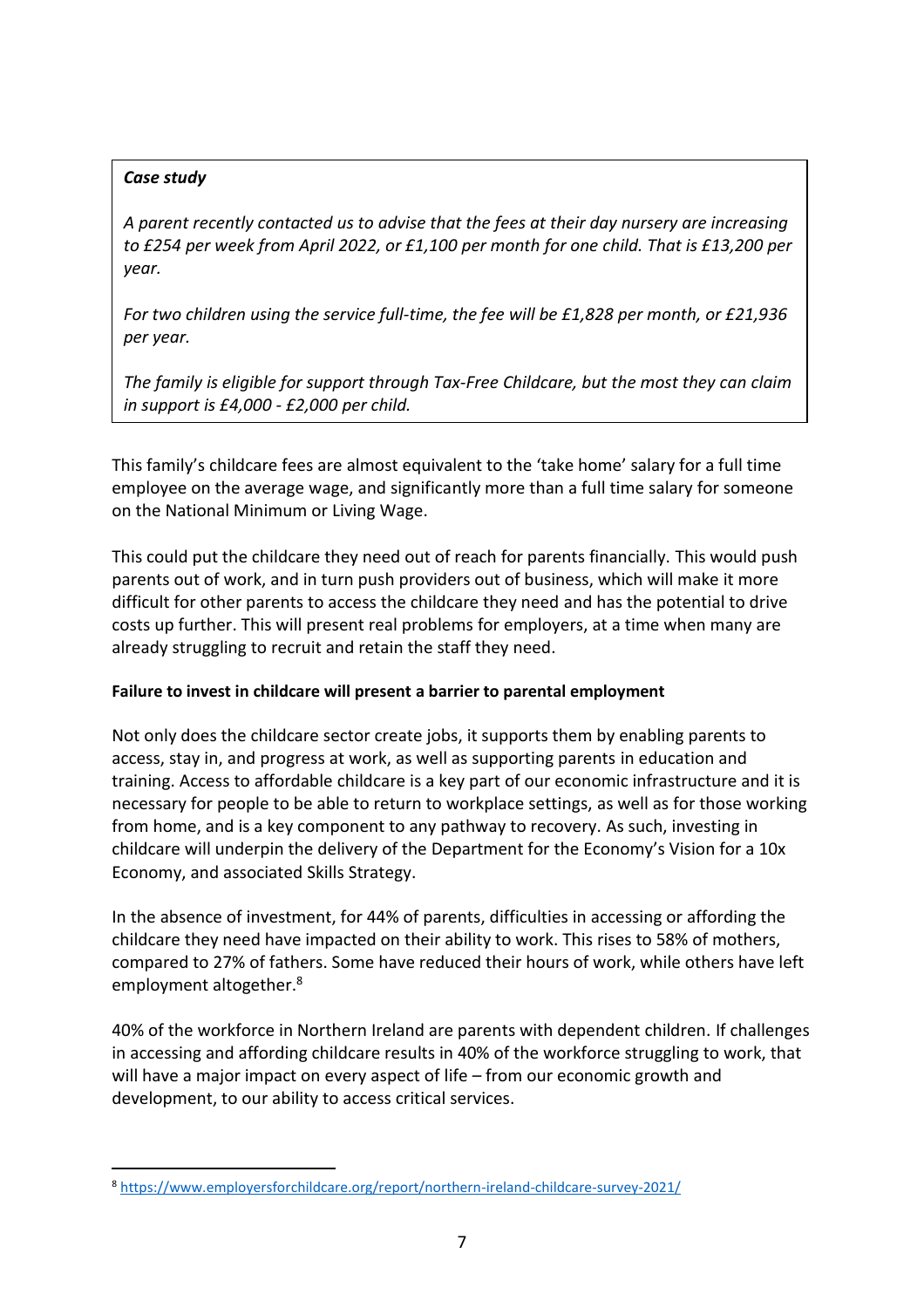Below is a selection of quotes from parents highlighting how vital our childcare infrastructure is to employment:<sup>9</sup>

*"When the cost is a substantial part of your salary you do question whether work is worthwhile. It feels like a constant juggling act and at times like there is every possible barrier in place to prevent mothers feeling like they can and should return to work."* 

*"I am working for basically zero wage whilst my kids are in nursery. Very demoralising but if I take time out to look after them where does that leave me for my future career?"*

*"I had to reduce my working hours by half so I could afford childcare. Working full time isn't an option because childcare is too expensive. I've had to use food banks to cover us at times. I'm a profession and this shouldn't be the case."*

## **Impact on women**

The provision of accessible and affordable childcare has a key role to play in enabling all parents to access and stay in work. However, this remains an issue that disproportionately affects women in terms of their economic empowerment.

Three key themes have emerged from our research with mothers:

- *Face barriers accessing the workforce:* where childcare is not affordable this can lock parents out of the workforce or leave families in a position where one parent is working mainly to cover the childcare bill.
- *Career opportunities are being sacrificed*: Due to traditional gender roles and pay disparities, many mothers find themselves in tough positions when considering childcare and their careers.
- *No financial incentive to remain in work*: Parents feel they are working at a financial loss and question whether it makes financial sense for them to remain in the workforce.

The Feminist Recovery Plan<sup>10</sup> highlights how inequalities have been exacerbated by the Covid-19 pandemic, and childcare is no exception to this. Many women faced stark choices between their work and childcare commitments, as school closures and limited access to childcare settings created significant challenges for families. Women are more likely to care for children, either in addition to their work, or instead of paid work. This applies particularly to parents of disabled children, as childcare options are extremely limited even in ordinary circumstances. This increases the risk of poverty and is also likely to have health impacts for parents.

Research conducted by University College London found that women who have children earn less than half (45%) of what their salary would have been without having children, in

<sup>9</sup> <https://www.employersforchildcare.org/report/northern-ireland-childcare-survey-2021/>

<sup>10</sup> Feminist Recovery Plan 2020 [https://wrda.net/wp-content/uploads/2020/07/WPG-NI-Feminist-Recovery-](https://wrda.net/wp-content/uploads/2020/07/WPG-NI-Feminist-Recovery-Plan-2020.pdf)[Plan-2020.pdf](https://wrda.net/wp-content/uploads/2020/07/WPG-NI-Feminist-Recovery-Plan-2020.pdf)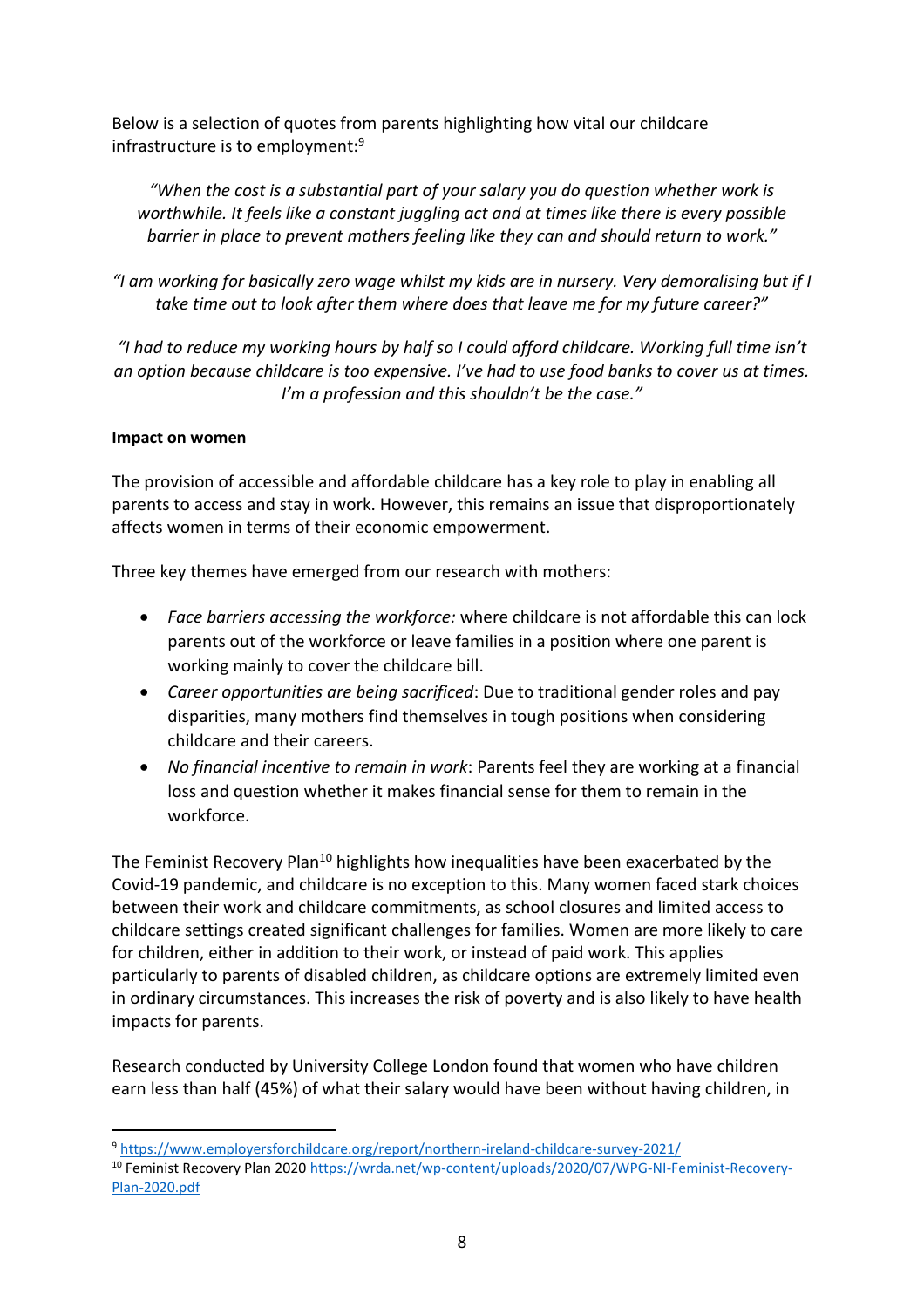the first six years after giving birth<sup>11</sup>. A key factor was identified as the number of hours a woman can work, with those who returned part-time experiencing a larger reduction in earnings compared to those who were able to work full-time. This is often identified as the 'motherhood penalty' as many women experience significant challenges in accessing work, job opportunities and progression once they have children.

Investment in childcare to support parents, and mothers in particular, to work has wider economic benefits, not just for parents but for the economy as a whole. It was recently reported by the Centre for Progressive Policy that investment in childcare could increase the total annual income of working mothers in the UK by up to £10 billion, generating up to £28 billion in economic output per annum.<sup>12</sup>

The Women's Budget Group has estimated that investment in care – including in childcare – would produce 2.7 times as many jobs as an equivalent investment in construction, highlighting that this is an excellent way to stimulate employment. At a time when many employers, across a wide range of sectors, are struggling to recruit and retain staff, a key part of the solution is to ensure that parents can access and afford the childcare they need in order to work.<sup>13</sup>

A recent survey conducted by the Institute of Directors (IoD) of over 600 business leaders found that a majority, 57%, stated that they believe the cost and availability of childcare restricts the capacity of women to take on more senior business positions. Additionally, 72% of business leaders were in favour of the provision of more generous Government support with childcare costs.<sup>14</sup>

#### **Early Intervention and the importance of childcare**

Research shows that investing early saves the public purse in later years as the most crucial years for learning and development are from birth to age of six. Early investment in childcare in particular has significant long-term benefits for society. Heckman's cost-benefit analysis of state-provided childcare concluded that there was a 7% to 10% per year return on investment in early years, based on children's increased school and career achievement, and reduced costs in the health and criminal justice systems<sup>15</sup>.

Much of this investment is required before school, and even before pre-school. Childcare is key to this investment yet is often omitted as a tool in giving children and young people the best start in life.

<sup>11</sup> <https://academic.oup.com/esr/advance-article/doi/10.1093/esr/jcab014/6325498>

<sup>12</sup> <https://www.progressive-policy.net/publications/women-in-the-labour-market-2>

<sup>13</sup> <https://wbg.org.uk/wp-content/uploads/2020/06/Care-led-recovery-final.pdf>

<sup>14</sup> [https://www.iod.com/news/news/articles/Childcare-costs-pose-major-obstacle-to-retention-of-talent-in](https://www.iod.com/news/news/articles/Childcare-costs-pose-major-obstacle-to-retention-of-talent-in-the-workplace-says-IoD)[the-workplace-says-IoD](https://www.iod.com/news/news/articles/Childcare-costs-pose-major-obstacle-to-retention-of-talent-in-the-workplace-says-IoD)

<sup>15</sup> [https://heckmanequation.org/resource/invest-in-early-childhood-development-reduce-deficits-strengthen](https://heckmanequation.org/resource/invest-in-early-childhood-development-reduce-deficits-strengthen-the-economy/)[the-economy/](https://heckmanequation.org/resource/invest-in-early-childhood-development-reduce-deficits-strengthen-the-economy/)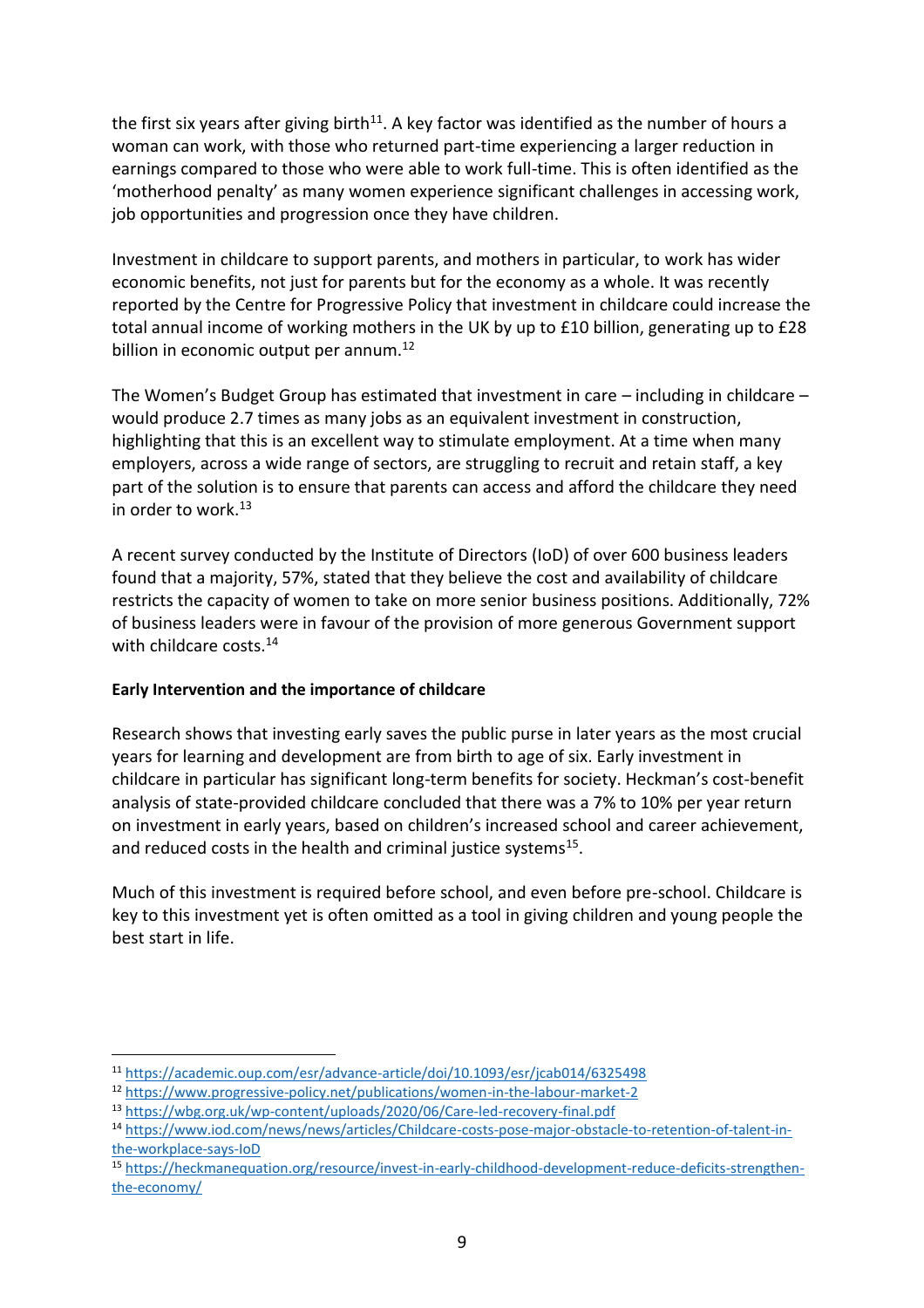At present, over 90% of the Department of Education Budget directly funds schools and pupils. This needs to be rebalanced to reflect a greater focus on early intervention, targeting funding where it can deliver greatest impact – in the first 1000 days of a child's life.

The Institute for Fiscal Studies recently estimated that:

- A child who attends any childcare earns an extra £27,000 over their lifetime
- A child who attends a high-quality setting earns an additional extra £19,000 over their lifetime
- Attending childcare leads to a per person benefit, over a lifetime, of around £11,000 to the Government, increased to £16,000 where the individual has attended highquality childcare.<sup>16</sup>

## **Helping to reduce persistently high levels of child and family poverty**

Allocating funding to support the development and implementation of the Childcare Strategy will help to reduce child and family poverty in the following ways:

- flexible, affordable childcare will reduce pressures on family income and help more parents to participate in work, education or training, reducing a family's short and long-term poverty risks
- high quality early education and care will improve long-term educational, developmental and employment outcomes for children and counter some of the negative effects of poverty
- reduce the gender pay gap and social inequality through ensuring no-one including women – are constrained in their employment options by an inability to access or afford childcare.

A European Commission Technical Report published in March 2019 found that *"to achieve significant poverty reductions among young children, both additional childcare slots and increased mothers' employment should be well targeted."* They also reported that the expenditure could to a large extent be recovered through the financial benefits of additional employment.<sup>17</sup>

Recently published research from the National Institute of Economic and Social Research (NIESR) has suggested that the combined effect of higher prices and higher National Insurance contributions will push more households into destitution. It finds that all regions across the UK will see an increase in extreme poverty, but this rise is set to be highest in Northern Ireland, where we could see a 67% increase in levels of extreme poverty over the coming year.<sup>18</sup> This is deeply concerning, and will contribute to greater pressure on an already struggling health service. Ensuring that funding is available to develop and implement a Childcare Strategy that supports parents to work, or increase their hours, and

<sup>16</sup> [https://www.savethechildren.org.uk/content/dam/global/reports/education-and-child](https://www.savethechildren.org.uk/content/dam/global/reports/education-and-child-protection/untapped-potential.pdf)[protection/untapped-potential.pdf](https://www.savethechildren.org.uk/content/dam/global/reports/education-and-child-protection/untapped-potential.pdf)

<sup>17</sup> <https://journals.sagepub.com/doi/abs/10.1177/0958928719868448>

<sup>18</sup> <https://www.niesr.ac.uk/wp-content/uploads/2022/02/UK-Economic-Outlook-Winter-2022.pdf>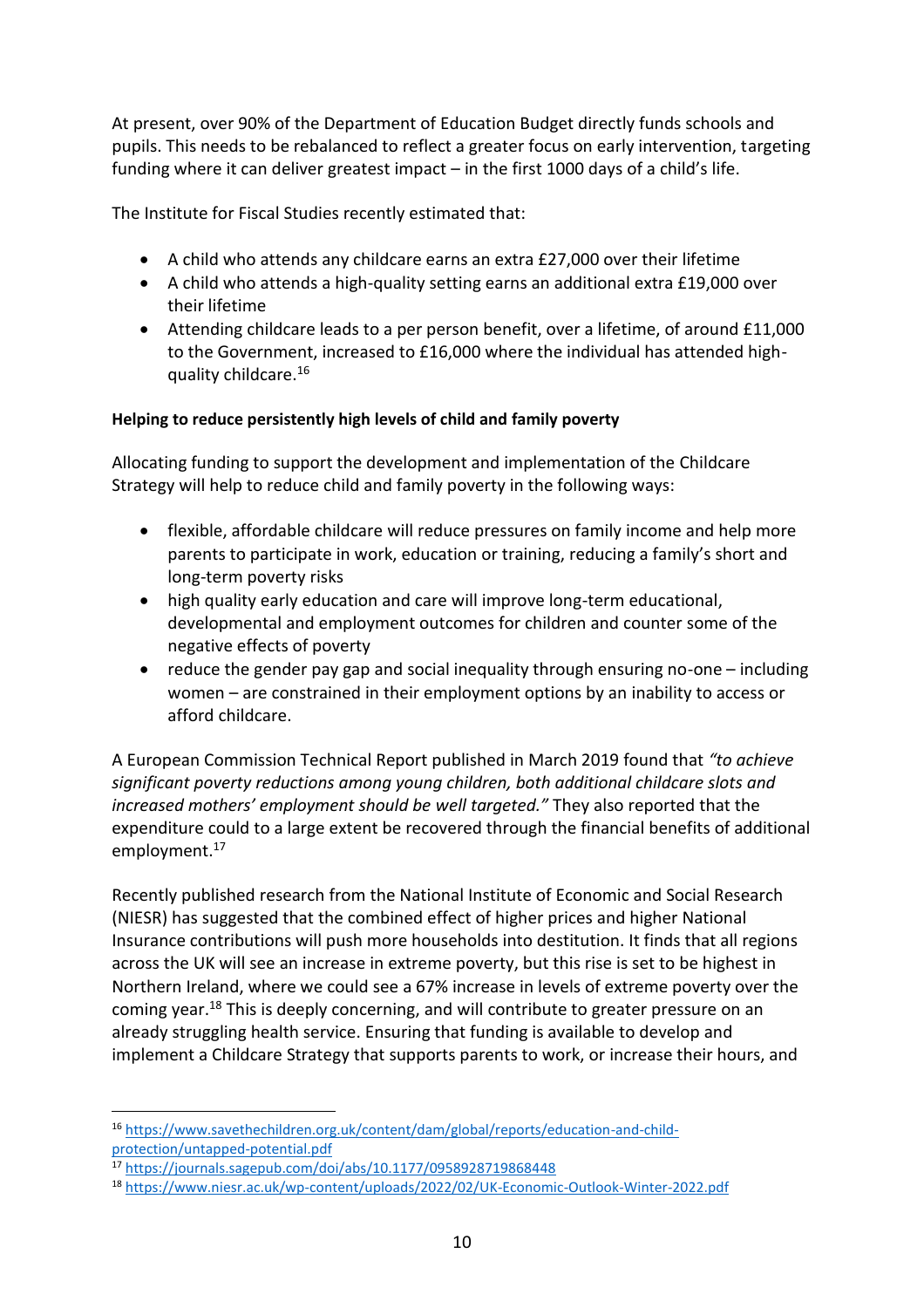reduces household outcomes is a key part of the solution to combatting rising poverty levels.

## **Recommendation 2: Continue emergency support for the childcare sector as part of the longer-term recovery from Covid-19 and to assist in avoiding increased costs for parents as we await the Childcare Strategy**

Since April 2020, almost £40 million in emergency Covid-19 funding has been provided to the childcare sector to alleviate the pressures they have faced because of the pandemic. This vital support has been welcomed by the sector and we would like to recognise the constructive working relationship facilitated by senior officials from the Departments of Education and Health, together with sectoral stakeholders, in prioritising childcare as an issue.

However, the Covid-19 Childcare Temporary Closure Fund has been extended only until 31 March 2022, and there is yet to be confirmation as to whether the Childcare Sustainability Fund will be re-opened to cover the period 1 January to 31 March 2022.

While we are now starting to progress out of the pandemic, the childcare sector will be operating in immensely difficult circumstances for some time, impacted by rising costs, continuing uncertainty in relation to occupancy levels and the evolving working patterns of parents. The case studies above reflect the significant increases in costs childcare providers are already experiencing, and the further challenge that increases in salary costs and National Insurance Contributions will bring from April. The rising cost of providing childcare is already having an upward effect on the fees charged of parents, long before a draft Childcare Strategy is published for consultation.

These increases in fees will not necessarily be matched by an increase in financial support through schemes that the parent may already be availing of, as many families have typically already reached the 'caps' on support that can be allocated. For example, a family using Tax-Free Childcare can claim 20% of their childcare costs from the Government, up to a maximum of £2,000 per year, per child. That means they receive no support for any fees beyond £10,000. If a family paying £10,000 for their child's childcare in 2021 sees their fees increase to £12,000 in 2022, they will receive no additional support. Instead, they will have to meet the full cost of the increase on top of other cost of living increases.

We are calling therefore for the Budget to include an allocation of core funding to support our vital childcare infrastructure to remain viable and sustainable as we await the finalisation and implementation of the Childcare Strategy, that avoids providers having to pass costs on to parents in terms of fee increases.

Failure to do so could result in:

- 1. A significant increase in fees for parents, as childcare providers are otherwise unable to cover their increased outgoings without operating at a loss.
- 2. Childcare settings being forced to close, impacting on the ability of parents, including health sector and other key worker parents to access the childcare they need in order to work, and subsequently on the capacity of our key services.